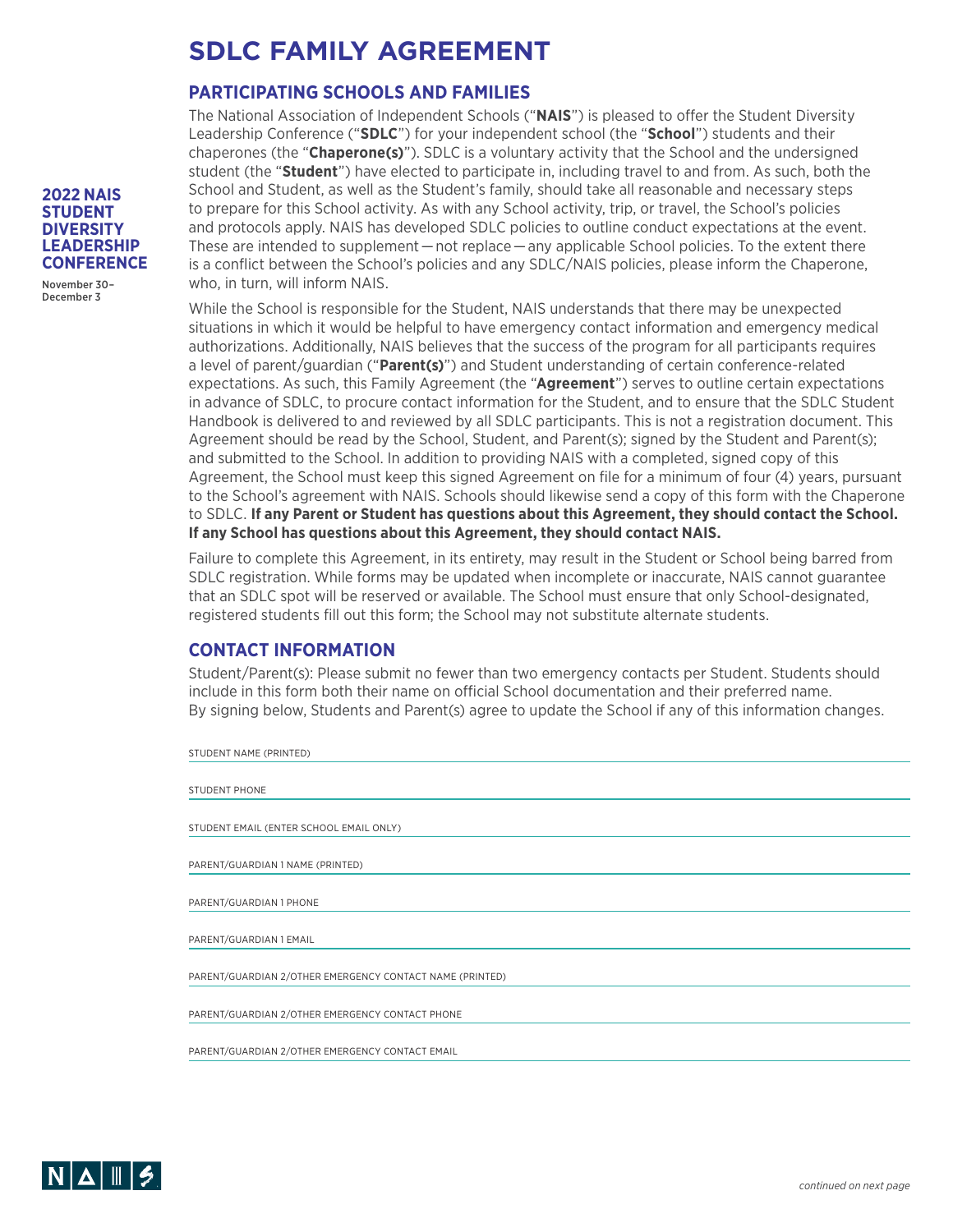# **SDLC FAMILY AGREEMENT (continued)**

### **SDLC STUDENT HANDBOOK**

By signing below, the undersigned Student/Parent(s) agree that they have read the SDLC Student Handbook in its entirety and to abide by its terms, to the extent they apply to the undersigned and to support those to whom the terms apply. They also agree to act in the spirit of this code and in the best interests of the SDLC program. They understand that failure to do so may result in the immediate removal of the undersigned Student or School from the program and preclusion from further SDLC participation. The undersigned also understand that the actions of other individuals connected with the Student that interfere with the SDLC programming may also result in the Student or School being precluded from further participation.

### **PARENT AUTHORIZATION FOR PARTICIPATION IN SDLC**

By signing below, the undersigned Parent(s) agree and authorize the undersigned Student to participate in SDLC. Prior to signing this Agreement, Parent(s) acknowledge that they have had the opportunity to review any applicable School and SDLC policies. Parent(s) understand that students will be engaged in dialogue with other students and independent school personnel of different backgrounds, genders, political affiliations, cultures, etc. Students will be exposed to a variety of opinions and beliefs and will work on developing cross-cultural competencies and leadership skills.

#### **PARENT ASSUMPTION OF RISK**

Additionally, by signing below, Parent(s) acknowledge that there are inherent risks in SDLC participation, such as the risk of loss or injury to persons or property. Inherent risks include: travel to, from, or during the conference, whether by air, land, or sea; travel to, in, and around and staying in unfamiliar geographic locations and lodgings, including the conference location and venue; activities and overnight stays away from the Student's home or school; and potential exposure to communicable diseases (including COVID-19). Parent(s) acknowledge that, as with any activity in a public or semipublic location, there will be forces beyond NAIS's control that may heighten the aforementioned risks. Parents, on behalf of themselves and the Student, accept these risks and authorize the Student to travel to, from, and around the SDLC location and participate in the SDLC event. Parent(s) acknowledge that the Chaperone(s) and School will be solely responsible for the Student and understand that there may be times when the Student is unsupervised or that supervision may be limited.

#### **MEDICAL TREATMENT AUTHORIZATION**

In the event of a medical emergency during SDLC, Parent(s) authorize NAIS to contact emergency medical personnel to provide emergency medical care to the Student while participating in SDLC, including emergency medical examinations and treatments and providing prescription medication. Parent(s) authorize NAIS to contact 911 in the event of an emergency and understand that whether such an event is an emergency shall be determined in the sole discretion of NAIS. By signing below, Parent(s) understand that this may include ambulatory care and transportation. Parent(s) recognize that the School and NAIS should attempt to contact Parent(s) to communicate regarding care but that such communication may not be possible or practicable in certain circumstances and authorize NAIS to commence and oversee such medical care. Parent(s) further authorize the treatment of care that is medically necessary, in the professional opinion of attending physicians and emergency responders, even in the event they cannot be reached. By signing below, Parent(s) give all such authorizations, agree to accept the determinations of NAIS and the attending medical professionals, and accept all associated costs.

#### **MISCELLANEOUS**

This Agreement is governed by the laws of the District of Columbia. Therefore, any dispute arising out of this Agreement or the Student's participation in the 2022 SDLC shall be brought in a court of competent jurisdiction within the District of Columbia.



**STUDENT DIVERSITY LEADERSHIP CONFERENCE**

**2022 NAIS** 

November 30– December 3